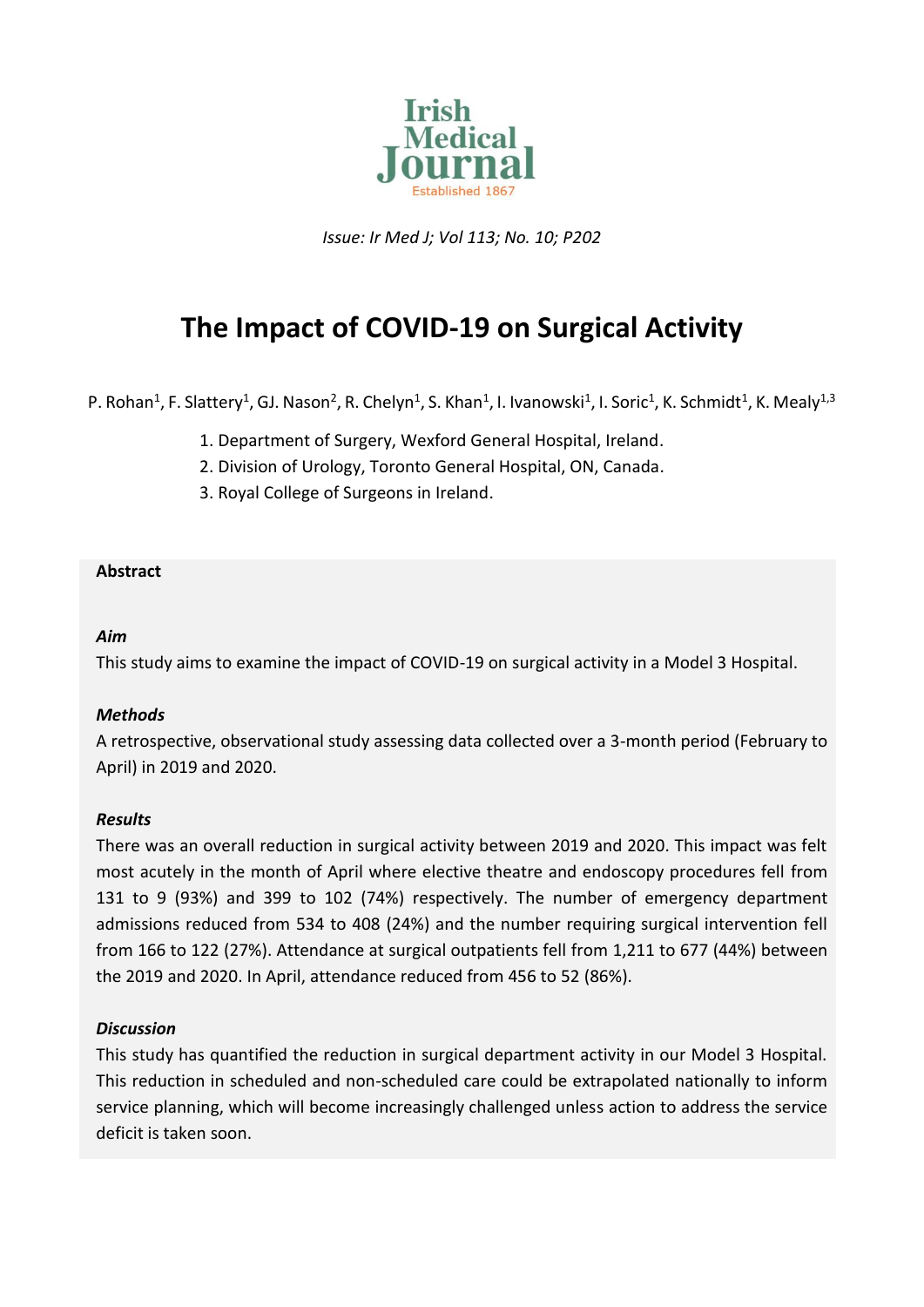## **Introduction**

The severe acute respiratory syndrome – coronavirus 2 (SARS-CoV-2) and subsequent Covid-19 illness have a resulted in a pandemic presenting unprecedented challenges for health care services worldwide <sup>1</sup>. This has impacted on scheduled surgical services in particular and surgical bodies globally have been proactive in providing up to date resources and clinical guidance for surgeons in their jurisdictions  $2,3$ . The PanSurg collaborative project was created as a global hub for surgeons sharing experience and research<sup>4</sup>.

The first confirmed case of Covid-19 in Ireland was on February 29<sup>th</sup> and the first death from the illness occurred on March 11<sup>th 5</sup>. In most hospitals in Ireland, all non-urgent outpatient appointments and elective procedures have been postponed indefinitely <sup>6</sup>. The operating theatre environment presents high risk of transmission of SARS-CoV-2 due to aerosol generation from anaesthesia and intubation and the actual surgical procedure. Complex procedures also necessitate a large number of staff who require a large volume of personal protective equipment (PPE) which poses logistical and procurement challenges. Intercollegiate guidance on patient and staff safety as well as surgical prioritisation has attempted to address some of these issues  $^7$ .

Most operating theatres have developed protocols regarding testing of patients/staff, reducing numbers of people at intubation/extubation and prolonged periods between cases. These factors have combined to reduce capacity within the operating theatre  $1$ . Coupled with this, patients are concerned regarding presenting to hospital due to the risk of contracting COVID-19. It is still unclear how the risk of delayed presentations and delayed intervention will impact patients <sup>8</sup>.

The aim of this study was to examine the impact of COVID-19 on surgical activity in a Model 3 Hospital. We compared surgical department activity over the same 3-month period in 2019 and 2020.

# **Methods**

This was a retrospective, observational study assessing administrative data in a model 3 hospital in Ireland. Data was collected for 3 months, February to April (inclusive), in 2019 and 2020. In this hospital surgical outpatient clinics were running as normal up to the week beginning March 16<sup>th</sup>.

Data pertaining to outpatient clinics and inpatient admissions was retrieved from the i.Patient Manager System (iPMS) (Version 4.0.0) and data pertaining to elective and emergency operations was retrieved from the Surgical Audit Department in Wexford General Hospital (WGH). Data regarding elective endoscopy was retrieved from Endoraad Diver. Non-elective endoscopy was included in theatre procedures.

WGH is located in the south-east of Ireland. As a model 3 hospital it provides care for undifferentiated surgical patients<sup>9</sup>. It is a 280 bed hospital providing services to the people of Wexford, with a population of 149,722, as well as to people in the surrounding counties of Carlow, Kilkenny, Waterford and Wicklow  $^{10}$ . There are 4 full time surgeons practising in WGH.

The latest available statistics from the Health Protection Surveillance Centre (HPSC) note 179 confirmed cases of Covid-19 in Wexford. The region has the lowest incidence rate nationally  $^{11}$ .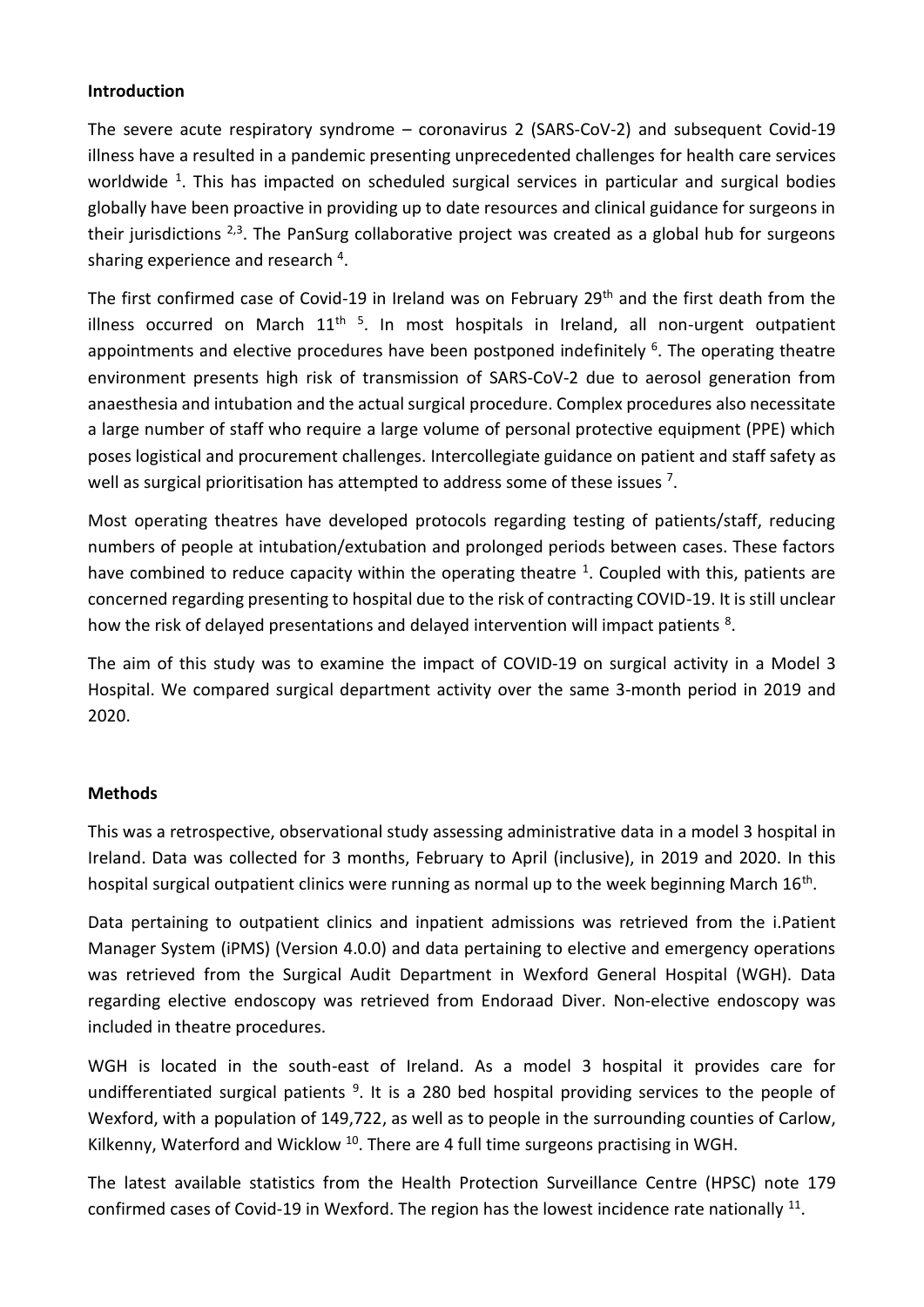#### **Results**

## *Elective Activity*

Elective theatre procedures fell from 376 in 2019 to 216 (43%) in the same time period in 2020. Elective endoscopy procedures fell from 1,140 to 743 (35%) in 2020. A breakdown with month-bymonth figures is provided in table 1.

In terms of the waiting list for scheduled endoscopy, on March  $12<sup>th</sup>$ , 2020 there were 3 urgent colonoscopies and 1 urgent OGD waiting to be assigned procedure dates. By May 5<sup>th</sup>, 2020 these had increased to 17 urgent colonoscopies and 17 urgent OGDs waiting to be assigned dates.

|                 |                           | 2019  | 2020 | % Change |  |
|-----------------|---------------------------|-------|------|----------|--|
| <b>February</b> | <b>Theatre Procedures</b> | 120   | 138  | 15%      |  |
|                 | Endoscopy                 | 356   | 365  | 3%       |  |
| <b>March</b>    | <b>Theatre Procedures</b> | 125   | 69   | $-45%$   |  |
|                 | Endoscopy                 | 385   | 276  | $-28%$   |  |
| <b>April</b>    | <b>Theatre Procedures</b> | 131   | 9    | $-93%$   |  |
|                 | Endoscopy                 | 399   | 102  | $-74%$   |  |
| <b>Total</b>    | <b>Theatre Procedures</b> | 376   | 216  | $-43%$   |  |
|                 | Endoscopy                 | 1,140 | 743  | $-35%$   |  |

#### *Table 1 – Elective activity*

*Elective major abdominal surgery (which includes all colectomies, small bowel resections and laparotomies) reduced from 15 to 9 (40%) in the study period between 2019 and 2020. The number of elective cholecystectomies and hernia operations reduced by 15 (29%) and 25 (60%) in respectively. Table 2 breaks down the 5 most common elective procedures.*

#### *Table 2 - Elective procedures*

|                                   | $Feb-19$ | $Mar-19$       | <b>Apr-19</b> | <b>Total</b> | Feb-20         | Mar-20          | Apr-20         | <b>Total</b> | % Change |
|-----------------------------------|----------|----------------|---------------|--------------|----------------|-----------------|----------------|--------------|----------|
| <b>Major abdominal</b><br>surgery | 5        | $\overline{3}$ | 7             | 15           | $\overline{4}$ | 5               | $\mathbf 0$    | 9            | $-40%$   |
| Cholecystectomy                   | 17       | 19             | 16            | 52           | 25             | 12              | 0              | 37           | $-29%$   |
| <b>Hernia operations</b>          | 12       | 10             | 20            | 42           | 11             | $6\phantom{1}6$ | $\mathbf 0$    | 17           | $-60%$   |
| <b>Minor excision/biopsy</b>      | 41       | 44             | 51            | 136          | 53             | 20              | $\overline{2}$ | 75           | $-45%$   |
| Ingrowing toenail<br>operations   | 11       | 12             | 13            | 36           | 13             | $6\phantom{1}6$ | $\mathbf{1}$   | 20           | $-44%$   |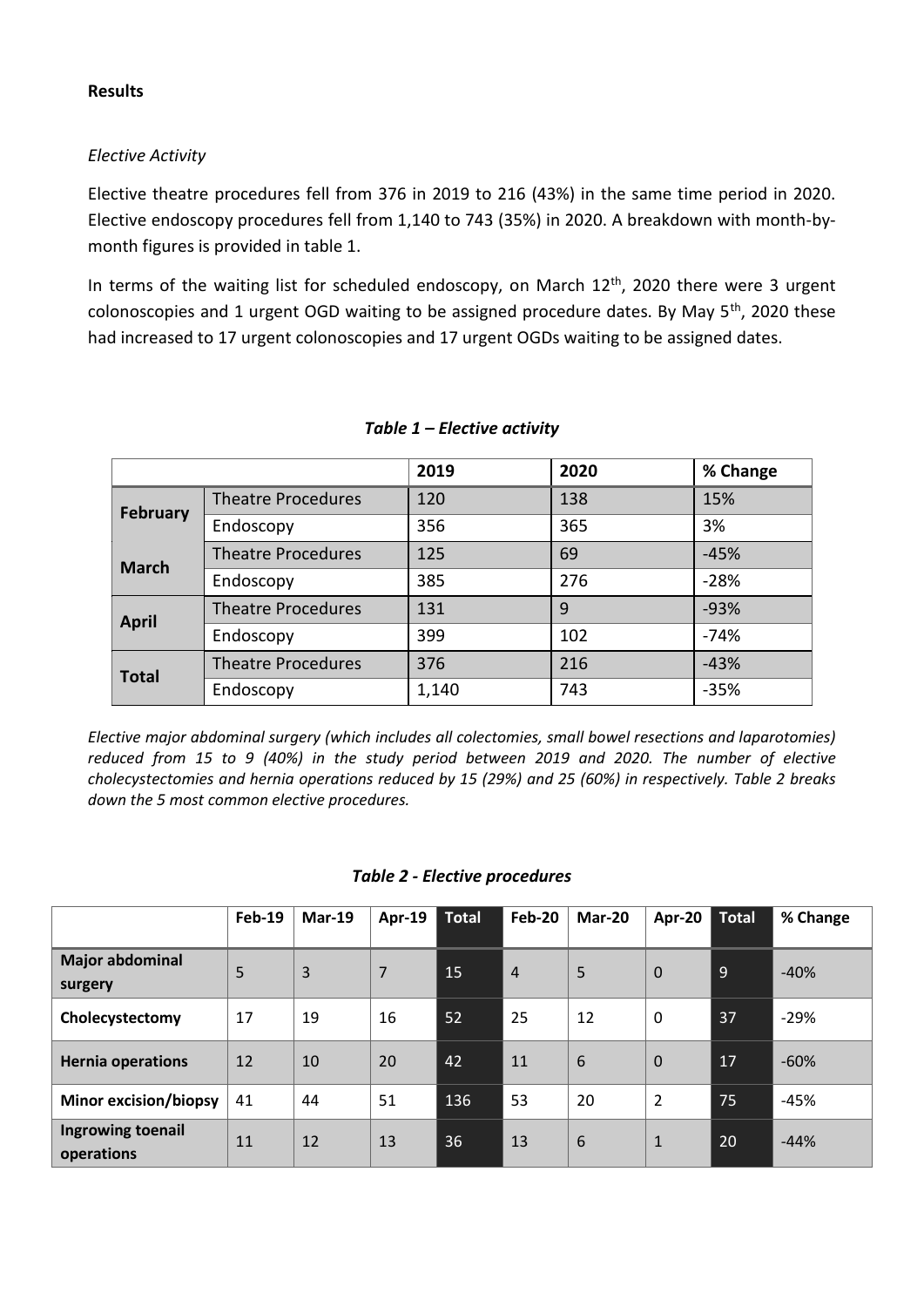# *Emergency Activity*

Emergency admissions fell from 534 over the 2019 study period to 408 in 2020 (24%). The number of emergency cases requiring operative intervention fell from 166 in 2019 to 122 in 2020 (27%). A breakdown is provided in table 3.

|                 |                   | 2019 | 2020 | % Change |
|-----------------|-------------------|------|------|----------|
| <b>February</b> | Admissions        | 151  | 161  | 7%       |
|                 | Procedures        | 49   | 42   | $-14%$   |
| <b>March</b>    | <b>Admissions</b> | 209  | 131  | $-37%$   |
|                 | Procedures        | 57   | 39   | $-32%$   |
| <b>April</b>    | Admissions        | 174  | 116  | $-33%$   |
|                 | Procedures        | 60   | 41   | $-32%$   |
| <b>Total</b>    | <b>Admissions</b> | 534  | 408  | $-24%$   |
|                 | <b>Procedures</b> | 166  | 122  | $-27%$   |

#### *Table 3 – Emergency activity*

The number of emergency oesophagogastroduodenoscopies (OGDs) performed emergently fell from 32 to 12 in 2020, (63%). The number of major abdominal surgeries increased from 18 cases in 2019 to 24 in 2020 (33%). A breakdown of the most common emergency procedures is provided in table 4.

*Table 4 - Emergency procedures*

|                                           | <b>Feb-19</b> | $Mar-19$       | Apr-19       | <b>Total</b>   | <b>Feb-20</b>  | Mar-20       | Apr-20         | <b>Total</b>   | % Change |
|-------------------------------------------|---------------|----------------|--------------|----------------|----------------|--------------|----------------|----------------|----------|
| Appendicectomy                            | 7             | 9              | 17           | 33             | 12             | 4            | 13             | 29             | $-12%$   |
| <b>Abscess incision &amp;</b><br>drainage | 6             | 12             | 3            | 21             | 6              | 10           | 4              | 20             | $-5%$    |
| <b>OGD</b>                                | 9             | 12             | 11           | 32             | $\overline{4}$ | 4            | 4              | 12             | $-63%$   |
| <b>Major abdominal</b><br>surgery         | 5             | 4              | 9            | 18             | 8              | 6            | 10             | 24             | 33%      |
| <b>Hernia operations</b>                  | $\mathbf{1}$  | $\overline{2}$ | $\mathbf{1}$ | $\overline{4}$ | $\overline{2}$ | $\mathbf{1}$ | $\overline{0}$ | $\overline{3}$ | $-25%$   |

# *Outpatients Activity*

1,211 patients attended for surgical outpatient appointments in 2019. In the same time period in 2020 this figure fell to 677 attendees (44%). In April the attendance fell from 456 to 62 (86%).

On March 12<sup>th</sup>, 2020 there were 591 patients awaiting a new outpatient clinic appointment. This figure increased to 609 (3%) by May 5<sup>th</sup>.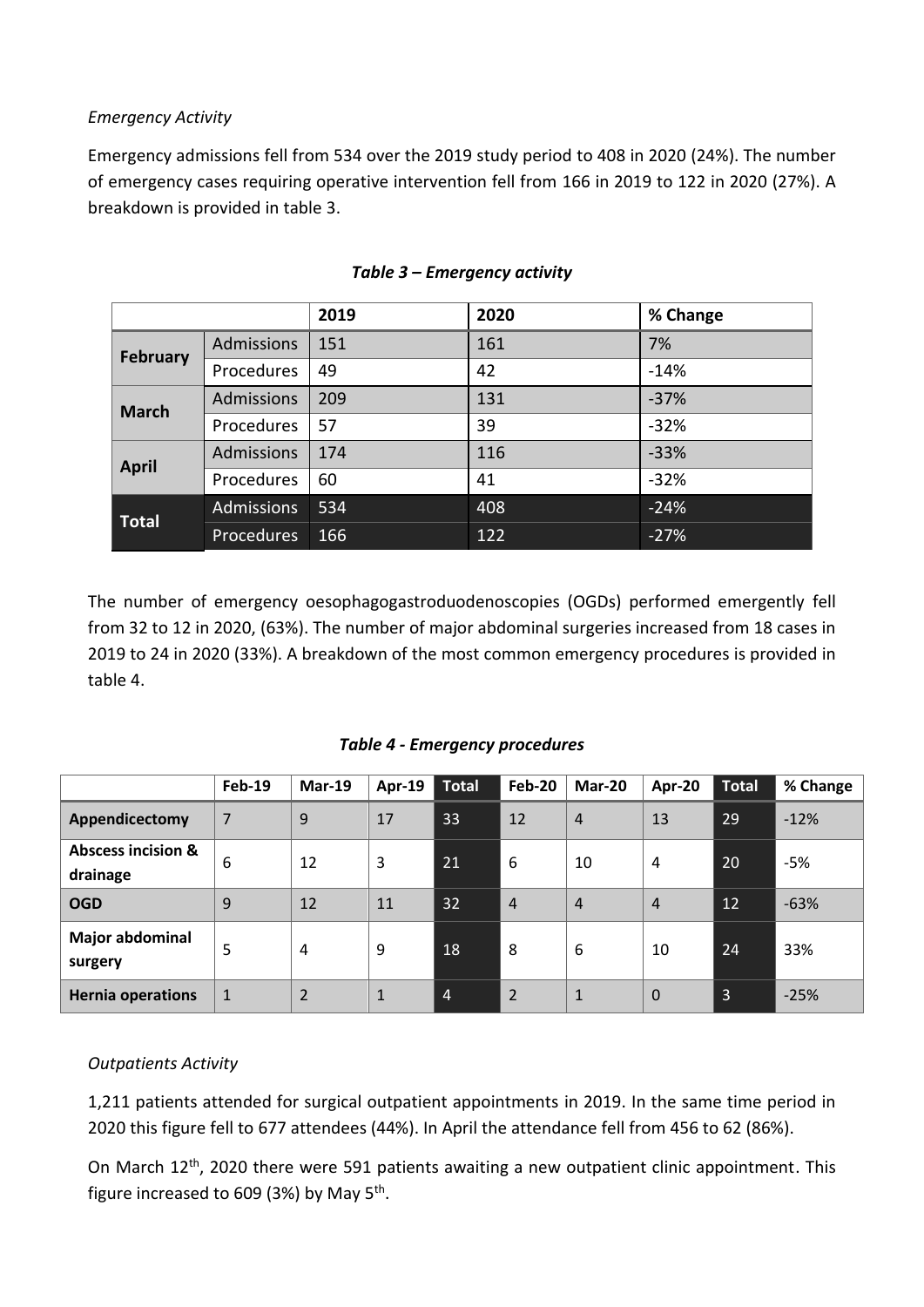#### **Discussion**

This study has quantified a significant reduction in surgical activity in WGH as a consequence of the COVID-19 pandemic. WGH represents the typical Model 3 hospital and the findings from this study can reasonably be extrapolated across all Model 3 Hospitals nationally.

The study period was 3 months but the full impact of COVID-19 was only experienced for six weeks within this period and was most acutely felt during the month of April where theatre activity fell 93% and endoscopy activity 74%. There with no elective major abdominal surgeries, cholecystectomies or hernia operations carried out in April 2020. Overall, during the study period elective theatre procedures fell from 43% and endoscopy procedures fell 35%. The most common elective procedures fell by 29-60%.

The reduction in elective activity is largely accounted for by the cancellation of all non-urgent elective surgery and endoscopy. Consequently, there have been large increases in the numbers awaiting these procedures. Elective surgery and endoscopy for urgent cases are still proceeding, but not at a rate that can meet demand. While certain 'urgent' cases, such as the provision of some cancer services may be delayed, others cannot. Professional bodies and specialty organisations including the Royal College of Surgeons in Ireland and the National Cancer Control Programme have produced guidelines on these issues  $12$ . Nevertheless, patients understandably remain anxious regarding their ongoing treatment.

Surgical admissions via the emergency department fell 24% in the study period, which is consistent with media reports  $8,13$ . This worrying trend suggests patients are delaying presenting to emergency departments, a pattern comparable to the reduction in acute myocardial infarction and stroke presentations internationally <sup>14,15</sup>. However, there is little research assessing surgical admissions during the Covid-19 pandemic to "normal" operational periods.

The number of cases requiring surgical intervention, including endoscopic intervention fell 27%. The majority of this reduction is due to lower numbers of OGDs being carried out which are considered aerosol generating procedures and are high risk for Covid-19 transmission<sup>16</sup>. It is not clear whether the reduction is due to fewer admissions or a hesitancy of the surgical staff to perform these procedures.

Conversely, there was an increase in major intra-abdominal procedures carried out. Blanket restrictions on elective surgical activity were effectively implemented overnight resulting in an almost complete cessation of elective operating activity. As a result, a number of patients awaiting time sensitive operations were admitted emergently and their operations were thus carried out in an emergency setting leading to the overall increase in the number of emergency major abdominal procedures undertaken. If these cases were excluded we would likely have seen a reduction in these figures correlating to data from other jurisdictions <sup>17,18</sup>. As the pandemic has progressed measures have been put in place to allow the return of elective surgical activity <sup>19</sup>.

During the study period, surgical clinic attendance in 2020 declined 44%, with an 88% fall in April. The number of patients waiting to be seen in outpatients between March and May 2020 increased from 591 to 609 (3%).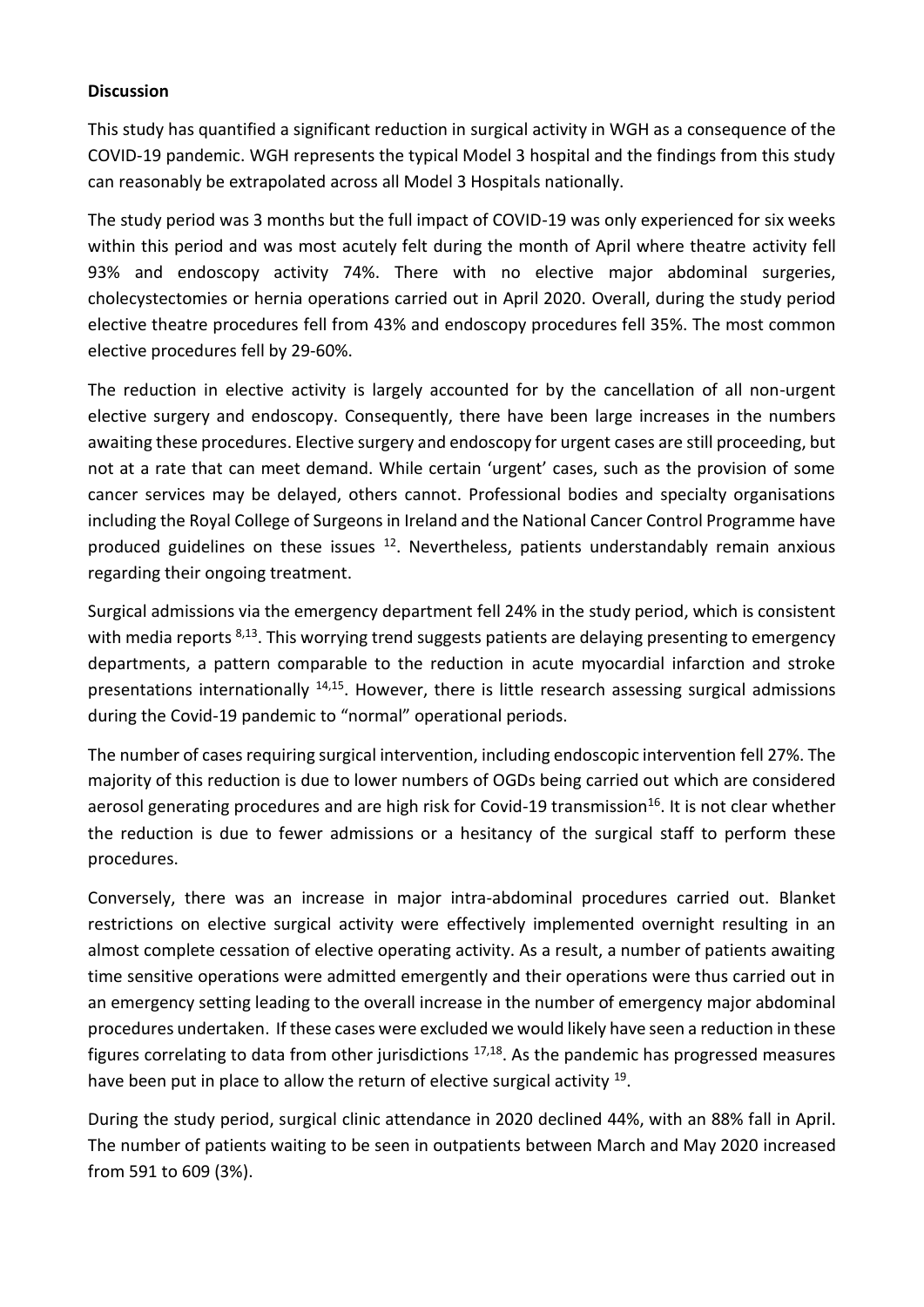At the end of the study period the national surgical outpatient waiting list numbers had little changed as a consequence of the Covid-19 pandemic. Numbers waiting for hospital outpatient appointments in Ireland reached record highs in 2019. In April 2019 the National Treatment Purchase Fund (NTPF) identified 33,386 patients awaiting general surgical outpatients' appointments  $20$ . In April 2020, this figure increased to 33,525 (0.4%) awaiting general surgery appointments, probably reflecting the dramatic decrease in general practitioner (GP) referrals. The most recent waiting list data from the NTPF identifies 40,670 awaiting general surgical outpatients' appointments.

Surgical activity continued apace during February and well into March 2020, with the starkest reductions in activity seen in April 2020. Almost overnight, all non-urgent scheduled activity was cancelled, coinciding with rapidly evolving government enforced social restrictions.

The reduction in surgical activity as a result of Covid-19 along with the existing backlog of patients waiting for elective surgery and unmet demand in outpatients' appointments will all put future health services under further stress. Reinstating surgical services will be complex and will require a cohesive, multidisciplinary approach  $^{21}$ . The "new normal" will require attention to patient and staff safety. Issues such as Covid-19 testing prior to surgery and endoscopy, staff Covid-19 testing, social distancing within hospitals and theatre and endoscopy suite sterilisation all require active consideration <sup>16,21</sup>. The implementation of agreed care pathways and increased access to diagnostics for GPs may reduce the number of patients needing outpatient review and increase the numbers suitable for see and treat style clinics <sup>22,23</sup>.

Our study provides clear data regarding the reduction in scheduled and non-scheduled surgical activity compared to normal and the data from this study could be extrapolated nationally to inform service planning in the future. Clearly, capacity planning will become increasingly challenged unless action to address the service deficit is taken soon <sup>24</sup>.

This data suggests that there will be a sharp rise in waiting lists by the end of the Covid-19 pandemic. It is unclear how long before we can reopen outpatients but a more substantial use of virtual clinics and patient reviews will be required  $21$ .

The limitations of this study are those inherent to the use of administrative data. The accuracy of the data is dependent on information technology (IT) systems and secretarial/administrative staff. Furthermore, this data does not present any findings pertaining to outcomes for patients.

The Covid-19 pandemic has evolved rapidly with focus on limiting the spread of the disease. This has had a major impact on the provision of surgical services in Ireland and globally. Surgical care is a major element of a functioning health service and we must be proactive in creating solutions to manage the increased numbers of patients waiting for access to our services<sup>25</sup>.

#### **Declaration of Conflicts of Interest:**

There are no conflicts of interest.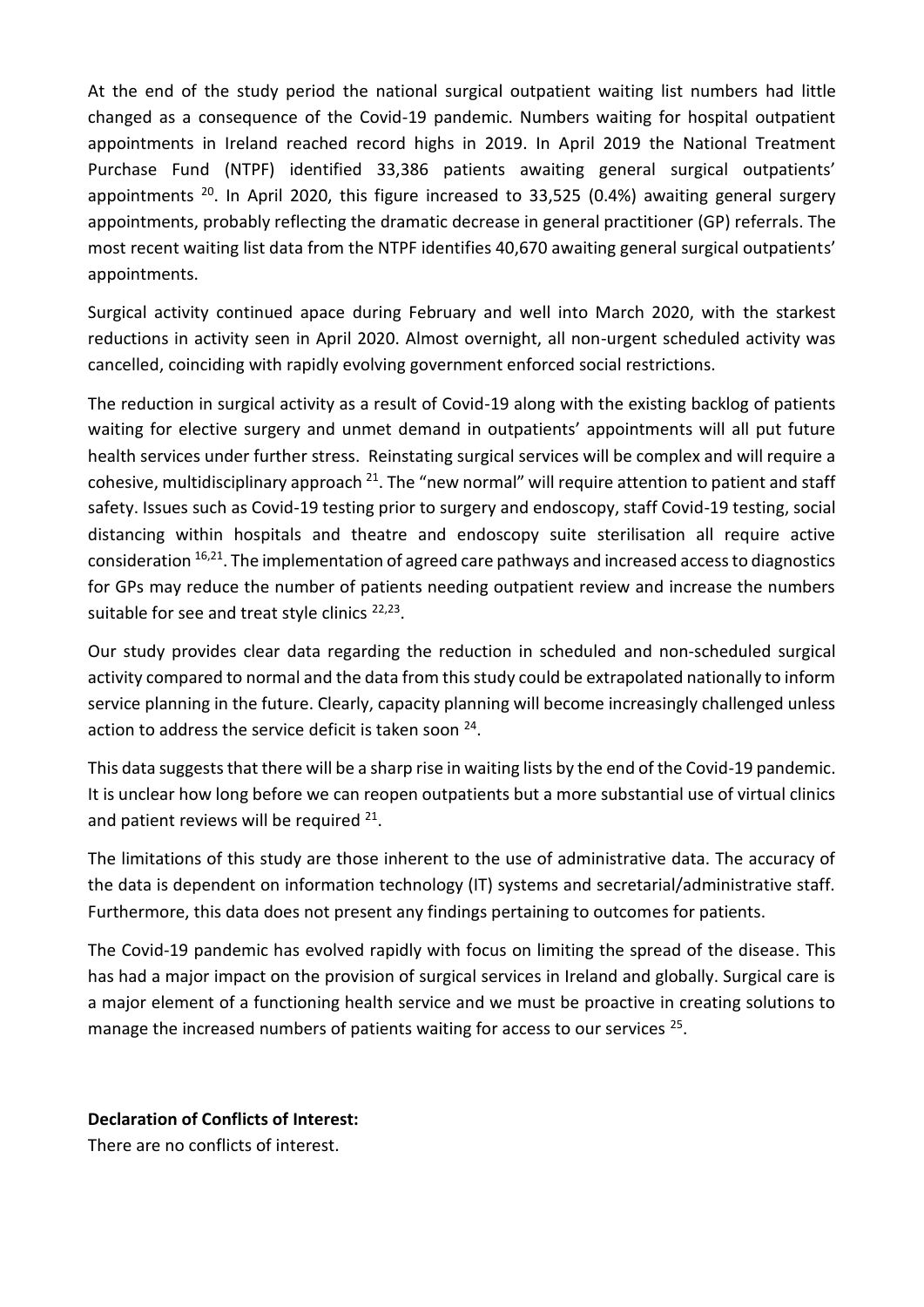# **Corresponding Author:**

Dr. Pat Rohan Department of Surgery, Wexford General Hospital, Ireland. Email: Pat.rohan@ucdconnect.ie

# **References:**

- 1. McBride KE, Brown KGM, Fisher OM, Steffens D, Yeo DA, Koh CE. Impact of the COVID-19 pandemic on surgical services: early experiences at a nominated COVID-19 centre. *ANZ J Surg*. 2020. doi:10.1111/ans.15900
- 2. Royal College of Surgeons of Ireland. COVID-19: Surgical practice Royal College of Surgeons in Ireland. www.rcsi.com. https://www.rcsi.com/dublin/coronavirus/surgical-practice. Accessed April 30, 2020.
- 3. COVID-19 resources | RACS. https://www.surgeons.org/media-centre/covid-19-informationhub/covid-19-resources. Accessed April 30, 2020.
- 4. PanSurg Collaborative. https://www.pansurg.org/. Accessed April 30, 2020.
- 5. Pollak S. Coronavirus timeline: The cases confirmed in Ireland so far. The Irish Times. https://www.irishtimes.com/news/health/coronavirus-timeline-the-cases-confirmed-inireland-so-far-1.4195178. Published 2020.
- 6. Hospital service disruptions and visiting restrictions (COVID-19) HSE.ie. https://www2.hse.ie/services/hospital-service-disruptions/hospital-service-disruptionscovid19.html. Accessed April 30, 2020.
- 7. NHS. Clinical guide to surgical prioritisation during the coronavirus pandemic. 2020;(April). https://www.england.nhs.uk/coronavirus/wp-content/uploads/sites/52/2020/03/C0221 specialty-guide-surgical-prioritisation-v1.pdf.
- 8. Thornton J. Covid-19: A&E visits in England fall by 25% in week after lockdown. *BMJ*. 2020;369(April):m1401. doi:10.1136/bmj.m1401
- 9. Nally DM, Sørensen J, Valentelyte G, et al. Volume and in-hospital mortality after emergency abdominal surgery: A national population-based study. *BMJ Open*. 2019;9(11):e032183. doi:10.1136/bmjopen-2019-032183
- 10. Heneghan C. The population of every county in Republic of Ireland, as revealed by today's Census figures | JOE is the voice of Irish people at home and abroad. Joe.ie. https://www.joe.ie/news/ireland-census-figures-584182. Published 2017. Accessed May 2, 2020.
- 11. Protection Surveillance Centre H. Cases in Ireland Health Protection Surveillance Centre. https://www.hpsc.ie/a-z/respiratory/coronavirus/novelcoronavirus/casesinireland/. Published 2020. Accessed May 2, 2020.
- 12. Surgery NCP in. Guide for Prioritisation Urgent Scheduled Surgical Conditions Date : 14 th October 2019 v1 NCPS GUIDE FOR PRIORITISATION OF URGENT SCHEDULE. 2019;(October).
- 13. Coronavirus: Emergency department attendance "down by half" BBC News. https://www.bbc.com/news/uk-northern-ireland-52366374. Accessed April 30, 2020.